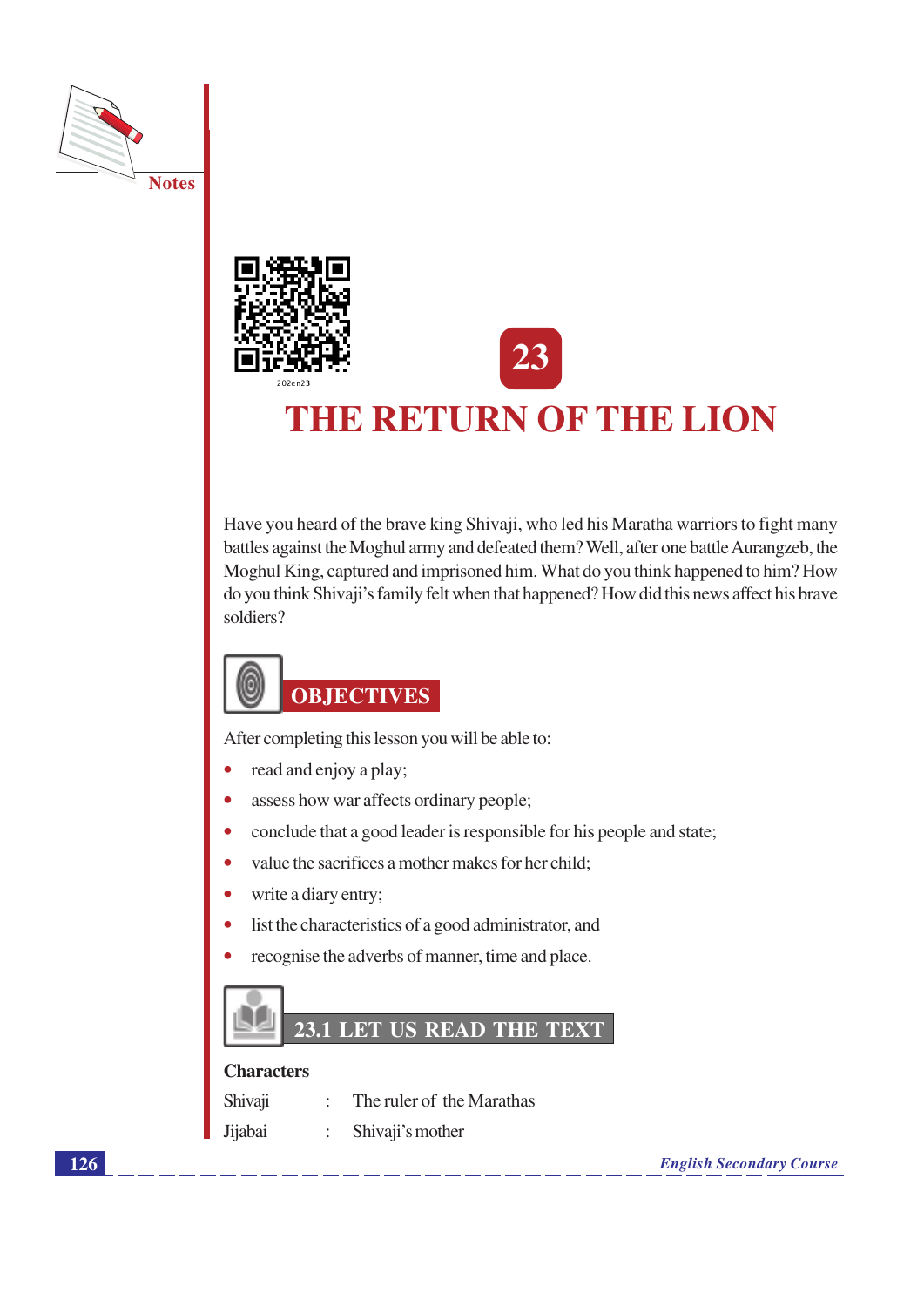## The Return of the Lion

| Mantri     | $\mathcal{L}$         | Shivaji's chronicler                    |  |  |
|------------|-----------------------|-----------------------------------------|--|--|
| Sachiv     |                       | $\therefore$ The secretary              |  |  |
| Ram Das    |                       | A poet, Shivaji's teacher and companion |  |  |
| Soyabai    | $\mathbb{Z}^{\times}$ | Shivaji's wife and Sambhaji's mother    |  |  |
| Pandit Rao | $\sim 10^{-11}$       | Sambhaji's foster mother                |  |  |

## The setting

Officers of Shivaji's court

An attendant in Maratha uniform

(A room in the fort of Rajgarh near Poona. Jijabai, Shivaji's mother, is sitting on a small throne. She is surrounded by officers of the court. Among them are the Mantri, the Sachiv, Pandit Rao, and the poet, Ram Das, who has an open letter on his knee. In a corner, Soyabai, Shivaji's wife and Sambhaji's mother, is sitting quietly; and by her side is Sambhaji's foster-mother who is an older woman. The two of them are talking softly.)

| But the letter is from Agra.<br>Ram Das                            |                                                                                                                                                                                                                               |                                                                                                                                                                                                                                                                                                                                                                                             |  |  |  |
|--------------------------------------------------------------------|-------------------------------------------------------------------------------------------------------------------------------------------------------------------------------------------------------------------------------|---------------------------------------------------------------------------------------------------------------------------------------------------------------------------------------------------------------------------------------------------------------------------------------------------------------------------------------------------------------------------------------------|--|--|--|
|                                                                    | And therefore it is a hoax. When did Aurangzeb ever tell the truth? Did<br>he not make false promises to my son?                                                                                                              |                                                                                                                                                                                                                                                                                                                                                                                             |  |  |  |
| Ram Das<br>: It was Jai Singh who made those promises to our Raja. |                                                                                                                                                                                                                               |                                                                                                                                                                                                                                                                                                                                                                                             |  |  |  |
|                                                                    | the slave spoke for the master.                                                                                                                                                                                               |                                                                                                                                                                                                                                                                                                                                                                                             |  |  |  |
|                                                                    | Spoke in a terribly bad way. Aurangzeb has laid traps for us everywhere.<br>Bijapur is about to strike. Discontent is spreading among our own men.                                                                            |                                                                                                                                                                                                                                                                                                                                                                                             |  |  |  |
|                                                                    | They may revolt any day. And there is no news about Shivaji. We<br>don't know what to do.                                                                                                                                     | $chronicler = record$<br>keeper                                                                                                                                                                                                                                                                                                                                                             |  |  |  |
|                                                                    |                                                                                                                                                                                                                               | foster mother $=$ one                                                                                                                                                                                                                                                                                                                                                                       |  |  |  |
|                                                                    | Don't speak about it any more.                                                                                                                                                                                                | who looks after a child<br>like a mother                                                                                                                                                                                                                                                                                                                                                    |  |  |  |
|                                                                    |                                                                                                                                                                                                                               | $discontent =$<br>unhappiness                                                                                                                                                                                                                                                                                                                                                               |  |  |  |
|                                                                    | Keep quiet, girl. You are not the only mother here. I say the lion and<br>his cub will soon return to their kingdom. They can't stay long in the<br>fox's den. Mantriji, listen to me. Raise the pay and increase the rations | $revolt = rise up against$<br>$Regent = a ruler in place$<br>of the king                                                                                                                                                                                                                                                                                                                    |  |  |  |
|                                                                    |                                                                                                                                                                                                                               | : I can't believe that my son is dead. The letter is a hoax.<br>: I know that. Can Jai Singh ever make a promise on his own? Surely,<br>Sachiv (sadly) : The letter says that Shivaji is dead, but it doesn't say how he died.<br>Jijabai (sternly) : Listen! I, your Raja's mother and your Regent, say the letter is a hoax.<br>Does the letter say anything about my dear boy, Sambhaji? |  |  |  |

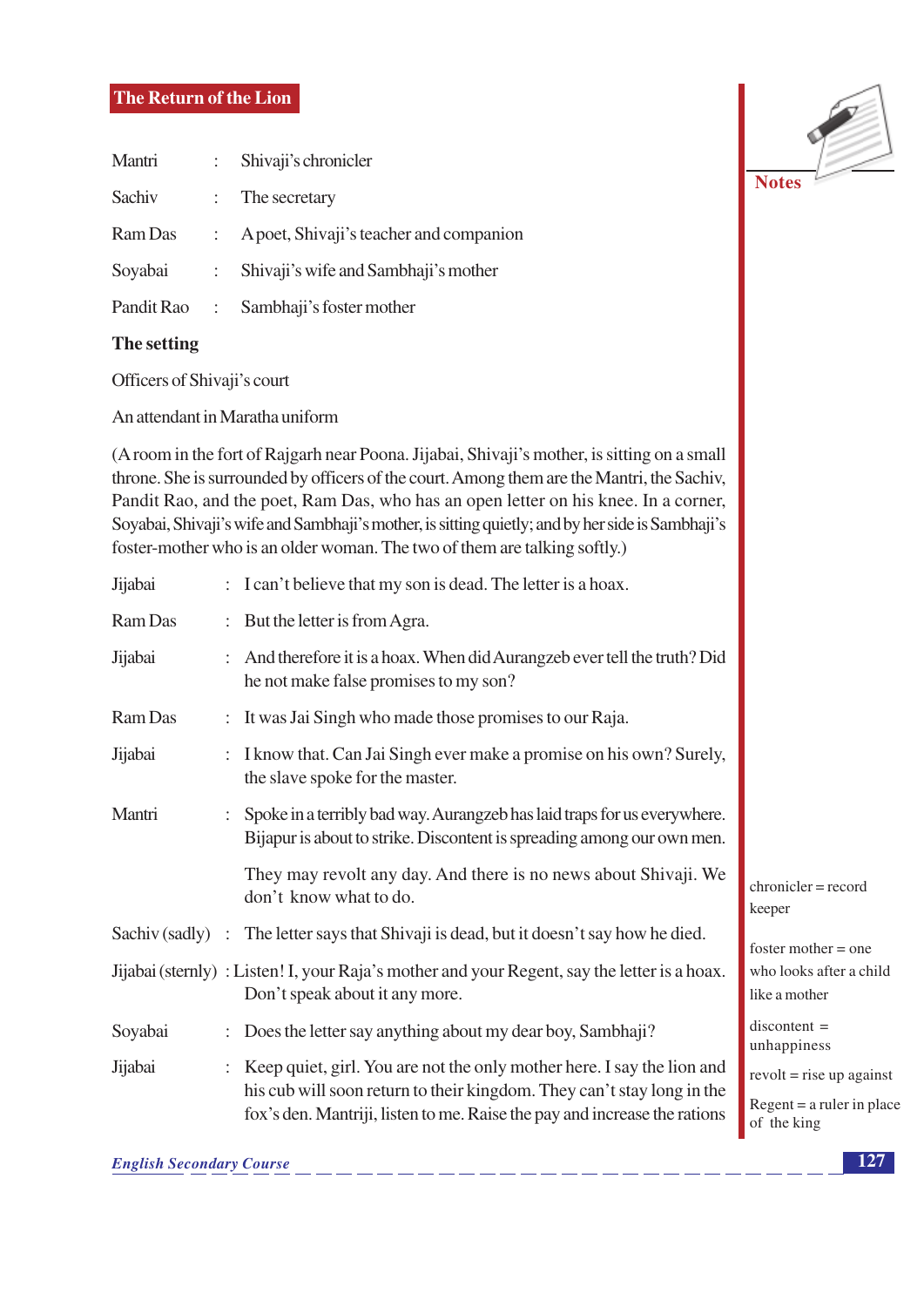|           |    | of the soldiers. Send useful gifts to their wives and sweets and toys to<br>their children. I'll pay for everything out of my private purse. And<br>please tell them that the Raja is at Varanasi and will return before long.<br>Tell them also that all the great astrologers at Varanasi have studied<br>Shivaji's horoscope and they all say that nothing can stop him from<br>becoming the lord of the whole of Maharashtra. Keep the soldiers and<br>the priests contended and happy, and they will believe your words. |
|-----------|----|-------------------------------------------------------------------------------------------------------------------------------------------------------------------------------------------------------------------------------------------------------------------------------------------------------------------------------------------------------------------------------------------------------------------------------------------------------------------------------------------------------------------------------|
|           |    | (addressing all those present there in a changed voice)                                                                                                                                                                                                                                                                                                                                                                                                                                                                       |
|           |    | Friends! I have grown old and weak. I haven't many years to live.<br>Help me to live till my brave boy returns to me. Don't say he is dead.                                                                                                                                                                                                                                                                                                                                                                                   |
| All Men   | ÷. | Our Raja's mother will live. The Queen Regent will live! Our Raja will<br>return to us. We'll pray for his safe return.                                                                                                                                                                                                                                                                                                                                                                                                       |
| Jijabai   |    | : Well said, my brave friends. Tomorrow, I'll say my special prayers<br>to our family goddess, Bhawani. She gave him to me, and I'm sure<br>she'll bring him back to me. (turning to Soyabai).                                                                                                                                                                                                                                                                                                                                |
|           |    | Soyabai, my child, don't worry. Your son, as well as mine, is going to<br>return to us.                                                                                                                                                                                                                                                                                                                                                                                                                                       |
|           |    |                                                                                                                                                                                                                                                                                                                                                                                                                                                                                                                               |
|           |    | <b>SECTION II</b>                                                                                                                                                                                                                                                                                                                                                                                                                                                                                                             |
|           |    | (footsteps and a slight noise outside)                                                                                                                                                                                                                                                                                                                                                                                                                                                                                        |
| Sachiv    |    | : What's that?                                                                                                                                                                                                                                                                                                                                                                                                                                                                                                                |
| Ram Das   |    | : Perhaps someone wants to see us. (An attendant, who is a tall Maratha<br>in uniform, enters and bows three times to Jijabai).                                                                                                                                                                                                                                                                                                                                                                                               |
| Attendant |    | : Rani Saheba, there are three holy men at the gate outside. They want<br>to see you.                                                                                                                                                                                                                                                                                                                                                                                                                                         |
| Jijabai   |    | Where do they come from?                                                                                                                                                                                                                                                                                                                                                                                                                                                                                                      |
| Attendant |    | I think they are from the north. They say they are bairagi sadhus.                                                                                                                                                                                                                                                                                                                                                                                                                                                            |
| Jijabai   |    | What can their business be?                                                                                                                                                                                                                                                                                                                                                                                                                                                                                                   |
| Attendant |    | Perhaps they have come to beg from you. They must have heard of<br>your charity. They are poor men in rags. Their heads are shaven and<br>their arms and faces are painted grey with ashes.                                                                                                                                                                                                                                                                                                                                   |

**Notes**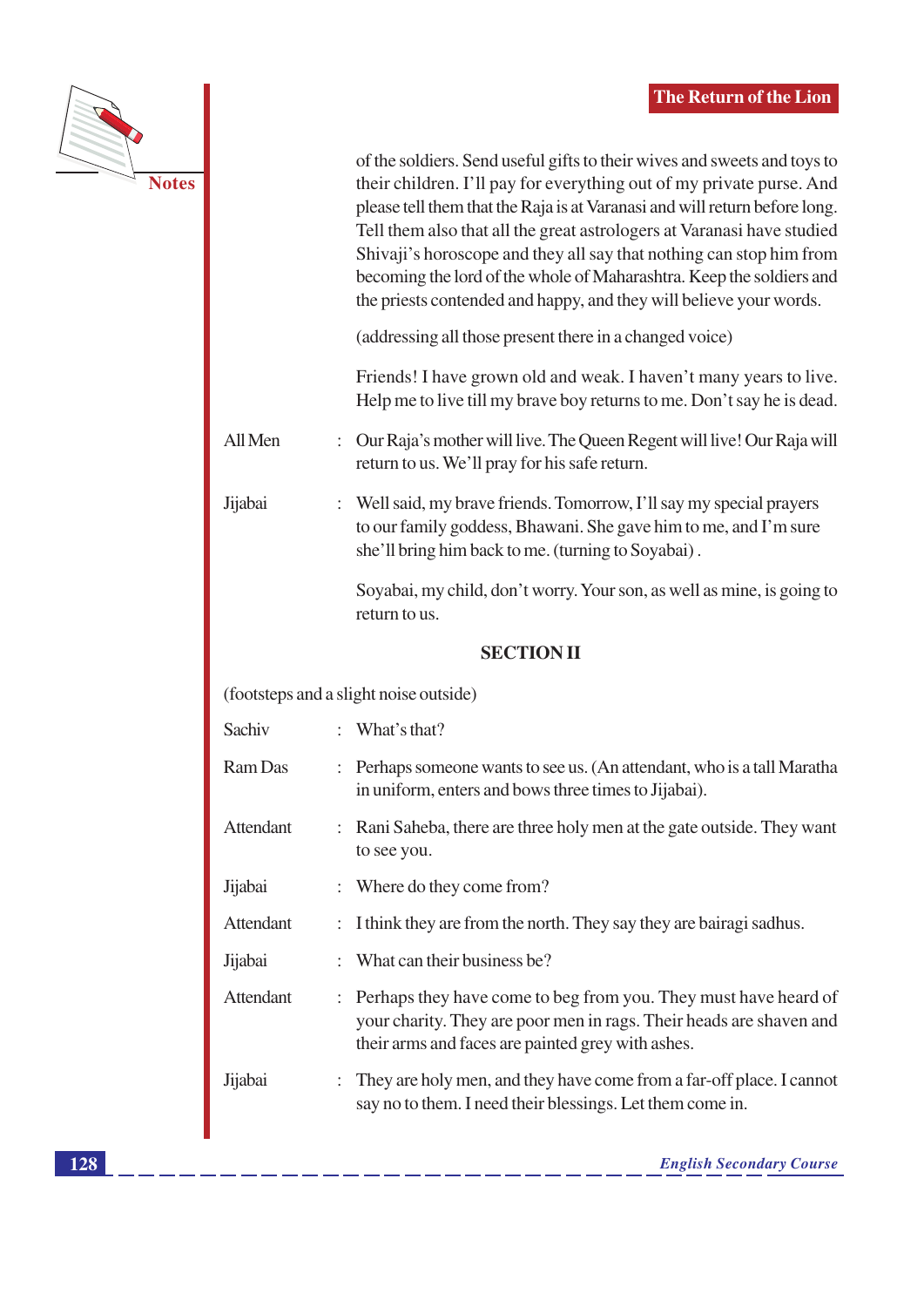# The Return of the Lion

(The attendant bows three times again and goes out. Soyabai and Sambhaji's foster mother move up nearer to the throne).



| Sachiv  | : May I leave now, Rani Saheba? My secretary must be waiting for me.                                                                |
|---------|-------------------------------------------------------------------------------------------------------------------------------------|
| Jijabai | : Please stay awhile. These holy men have come from the north. Perhaps<br>they have news for us about the Raja. Ah, my heart beats. |

(The attendant enters again with three sadhus who seem to be poor, humble men dressed in rags. Two of them are tall and the third, is a small man, who does not look up).

| Ram Das     | : (rising and joining the palms of his hands). Welcome, holy men. |
|-------------|-------------------------------------------------------------------|
| First Sadhu | $\therefore$ God bless you, holy guru!                            |
|             | Second Sadhu: God bless this house!                               |

(The third sadhu joins the palms of his hands in greeting but says nothing. He keeps his eyes fixed to the ground.)

| Jijabai            | : (to the third sadhu) Have you no words to bless us with, holy man?<br>Why don't you say something?                          |  |  |  |
|--------------------|-------------------------------------------------------------------------------------------------------------------------------|--|--|--|
| <b>First Sadhu</b> | : He has taken a vow of silence, noble lady.                                                                                  |  |  |  |
| Jijabai            | $:$ I see. (thinks)                                                                                                           |  |  |  |
| <b>First Sadhu</b> | : Stories of your wisdom and your kindness to the poor have reached<br>distant places. We've travelled a long way to see you. |  |  |  |
| Jijabai            | : You are welcome to this house and to stay here as long as you wish.                                                         |  |  |  |

Second Sadhu: At Varanasi we met a Brahman who told us that your son, Shivaji had gone to Agra and that you were ruling for him.

| Jijabai            | : What else did you hear about Shivaji?                                                                                                                  |  |  |  |
|--------------------|----------------------------------------------------------------------------------------------------------------------------------------------------------|--|--|--|
|                    | Second Sadhu : One day we met a band of horsemen. They said the Raja had been put<br>in prison by Aurangzeb.                                             |  |  |  |
| Jijabai            | : The lion won't stay long in that dirty den. What else did you hear? Tell<br>me.                                                                        |  |  |  |
| <b>First Sadhu</b> | : That's all we heard, noble lady. We wish we knew more, but we don't.<br>We're men of peace and spend most of our time in temples and lonely<br>places. |  |  |  |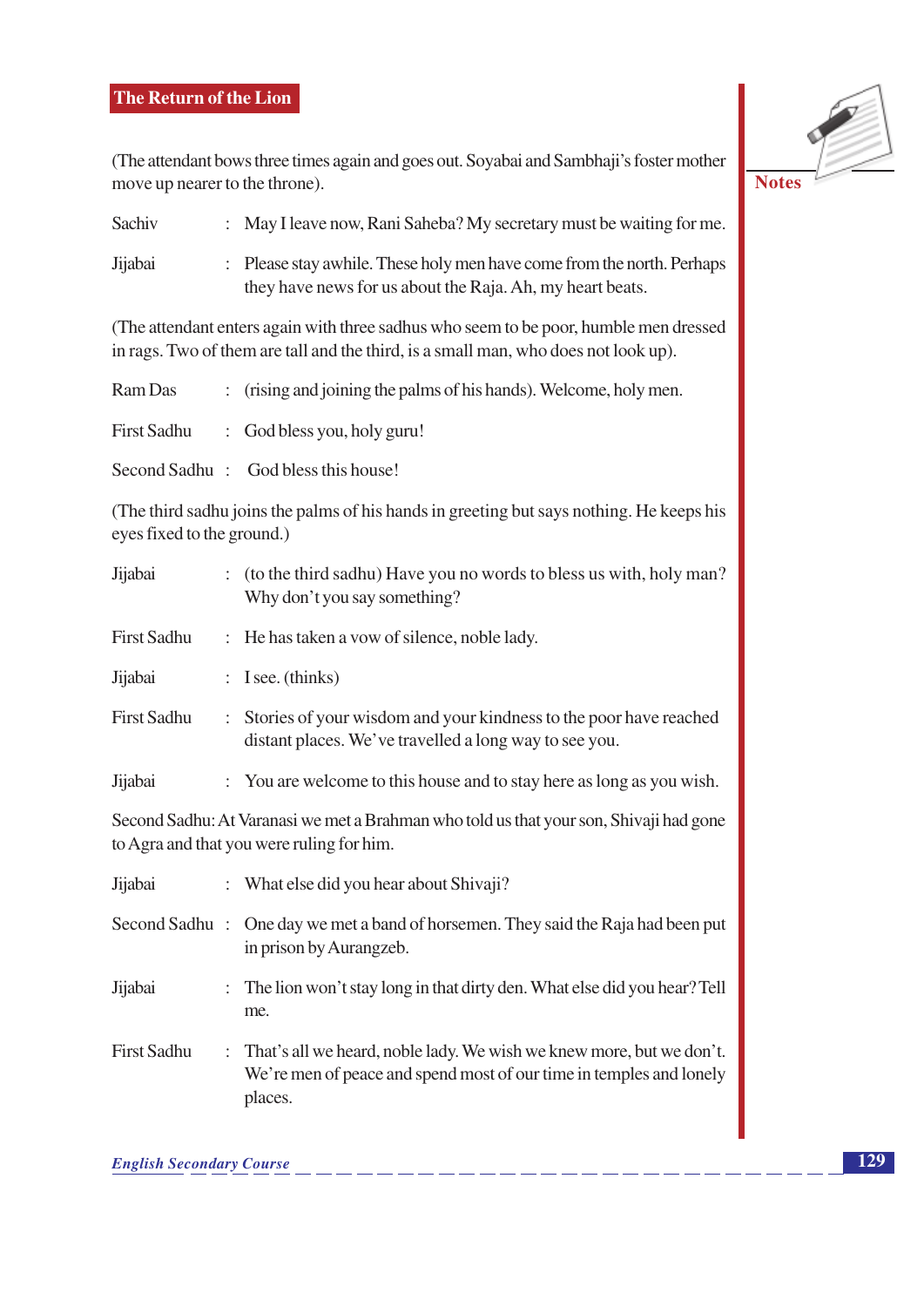

Jijabai : True. Holy men have nothing to do with war and fighting. Come, give me your blessings. I need them badly. I'm dying to see my son. (The first and second sadhus bless her. The third does nothing) Jiiabai : (To the third sadhu) If you don't want to bless me, you may curse me and I'll die cheerfully. I can't live without my son. (He falls at her feet. she passes her hand gently over his face, utters a cry and draws his head to her breast.) It's my son! It's my son! My son has come back to me! Shivaji has come back! The Lord of Maharashtra has come back! The lion has come back from the fox's den.  $\Delta$ ll : Long live Shivaji! Long live the Lord of Maharashtra! Shivaji : (rising) Yes, Shivaji has escaped from the fox's den and the vulture's claws. I've come back to my mother, my friends and my people. Soysbai : (nervously) Dear husband, have you left my son behind in the hands of the enemy? Shivaji : No, I haven't. He's quite safe with friends. Don't worry about him. He'll be with you in a few days. (looks around and sees Ram Das.) Sir, your pupil has returned to you. Won't you advise and guide him as you've always done? (turning to others) Friends, come closer. Your Raja has come back safe from the spider's web. Be happy and rejoice. Today we'll give a feast to the poor. Light the torches on the hill-tops and illuminate the palace. Fire the guns and shout that the Raja has returned to his people.  $All$ : We'll do all this; and we'll feast and sing and dance. Long live Shivaji! Long live Jijabai! Long live Maharashtra!

# 23.2 LET US UNDERSTAND THE TEXT

# 23.2.1 PART 1

Officers of Shivaji's court  $\dots \dots \dots$  is going to return to us.

A King's crown is never without thorns. Being head of any mission, be it an army, a state, a country or a project is always full of challenges, opportunities, ups and downs, friends and adversaries. But a true leader is always committed to his mission. Come what may, the goal keeps good leaders trying their best till the end.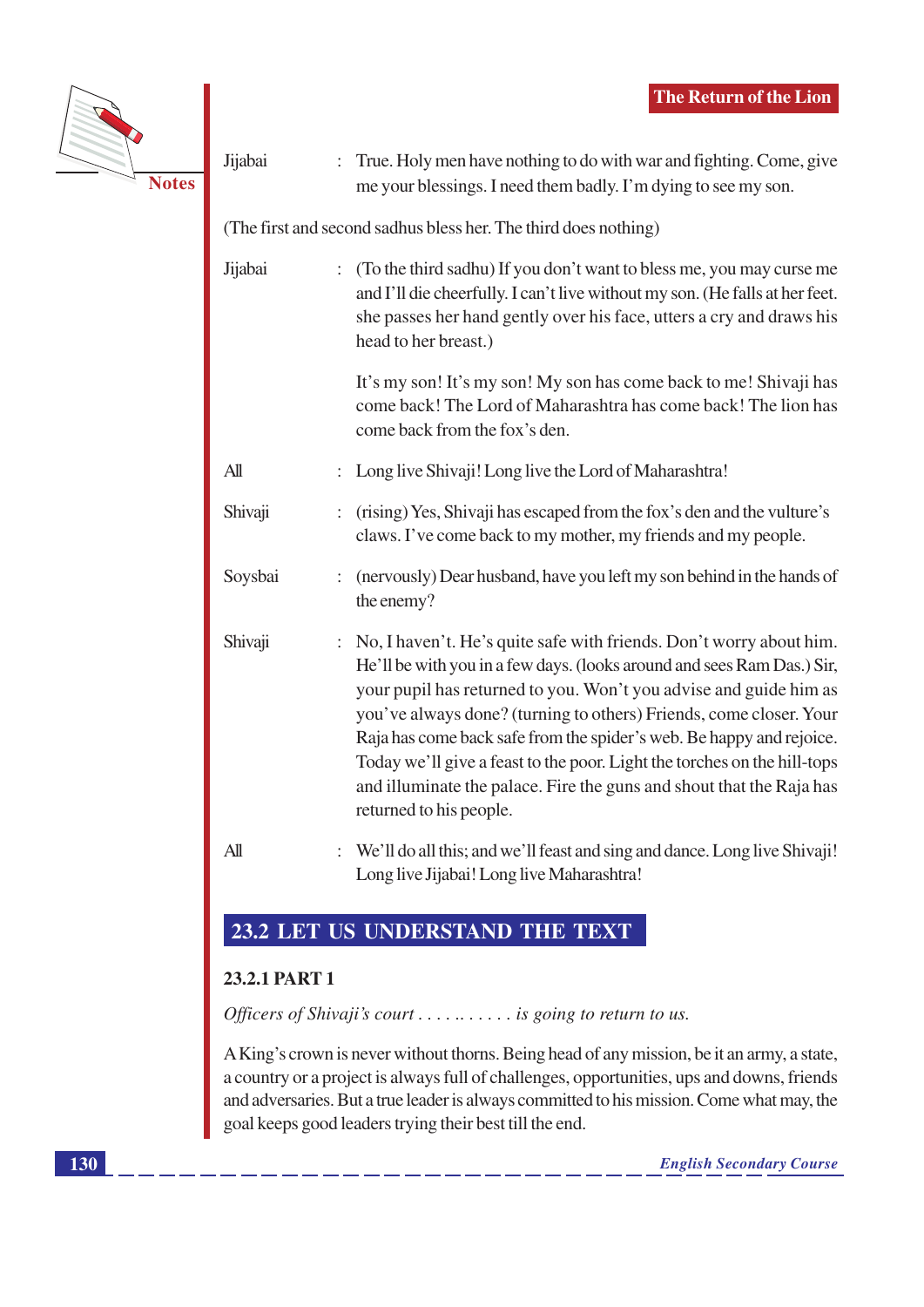

In Part 1 of the play the 'Return of the Lion', the situation is extremely tense. Jeejabai the Regent of Marathas in the absence of Shivaji has received a letter from Agra containing the news that Shivaji was dead. Jeeja bai despite of being a mother receives this news as a responsible Regent and doesn't want it to be disclosed.

# **INTEXT QUESTIONS 23.1**

- 1. Tick the most suitable answer:
	- A. Jijabai told her Mantri to
		- a) get the soldiers ready for war by giving them guns
		- send sweets to the soldiers  $b)$
		- give the soldiers' wives gifts and keep them happy  $\mathbf{c})$
	- B. Where was Shivaji?
		- He had gone hunting with Sambaji a)
		- $b)$ He had been taken prisoner by Aurangzeb
		- $\mathbf{c})$ He had gone to Varanasi to consult astrologers
	- C. Jijabai believed that the letter was a hoax because
		- a) she did not trust Aurangazeb
		- $h)$ Jai Singh had said so
		- the soldiers were unhappy  $\mathbf{c})$
	- D. Ram Das was
		- a) Shivaji's minister and leader of the army
		- $b)$ Sambaji's teacher and companion
		- $\mathbf{c})$ a court poet and Shivaji's teacher and companion
- 2. The Mantri believes that the soldiers will revolt. His anxiety shows the soldiers' feeling of uncertainity and fear about their future. Discuss in 30 words only.
- 3. Jeejabai orders the raise in salary and ration of the soldiers, send gifts and sweets to their families from her private finances. What these gestures show about Jeejabai as a person and as a Regent.

**English Secondary Course**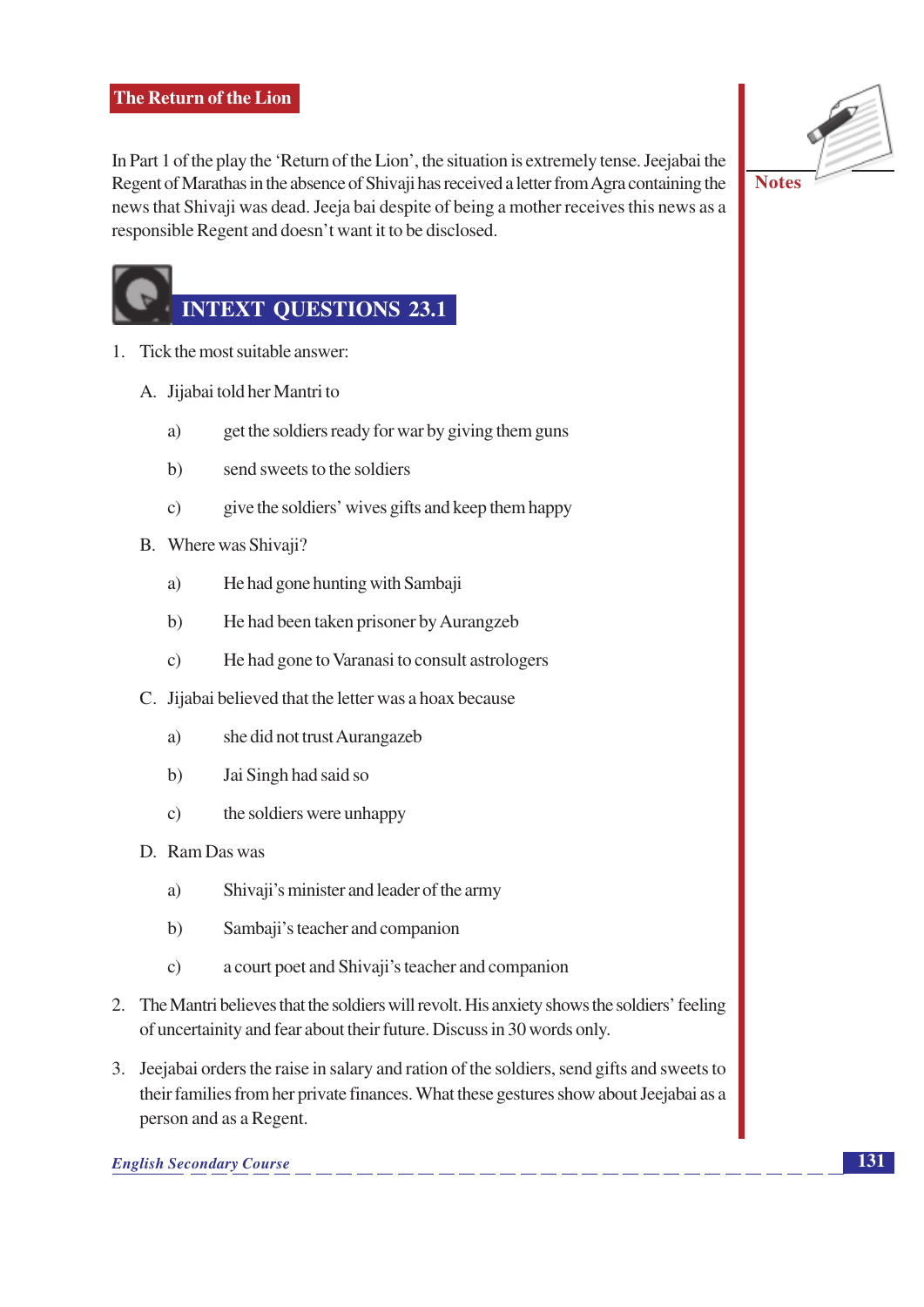

# **DO YOU KNOW**

Shivaji was a great warrior and just ruler who consolidated the Maratha kingdom. He is honoured till date because he protected the vulnerable people. Although he fought many battles against the Moghul emperor Aurangzeb, he practised religious tolerance, protected Muslim women, mosques and tombs.

Today, the 14<sup>th</sup> Battalion of the Maratha Light Infantry Regiment traces its origin to Shivaji's army of the 18<sup>th</sup> century. Their battle cry is, "Bol Shri Chattrapati Shivaji Maharaj ki Jai!"



In Mumbai, the railway terminus and airport have been named Chattrapati Shivaji Maharaj Terminus and Chattrapati Shivaji Maharaj Airport respectively, in his memory.



Shivaji is considered a hero even today. Identify any man or woman from your neighbourhood or state, whom you admire. He /she may be living today or may have lived some years ago. Make a list of all the reasons why you admire him/her. Now, using this list write a paragraph describing him/her.

# 23.2.2 PART 2

Footsteps and a slight noise outside  $\ldots$ . Long live Maharashtra.

A mother, even though a ruler or strong personality is always a mother first. Love and care for her children is natural for her. Emotionally she is always attached to them.

In part 2 you'll learn that Jijabai, Shivaji's mother is very keen to see him safe and sound with her. The news of his death has upset her, though, she strongly believes it to be a hoax. She is very anxious about her son and grandson's well being. Yet, she announces gifts for soldiers and their families in order to keep their morale high. She agrees to welcome sadhus because they are from the North. They may have some news about her son. But at the same time she is fully aware of her responsibility towards the Maratha people. She is a totally committed and earnest Regent. Her interaction with Sayabai and Sadhus makes it obvious that she keeps her emotions under control and believes Shivaji will return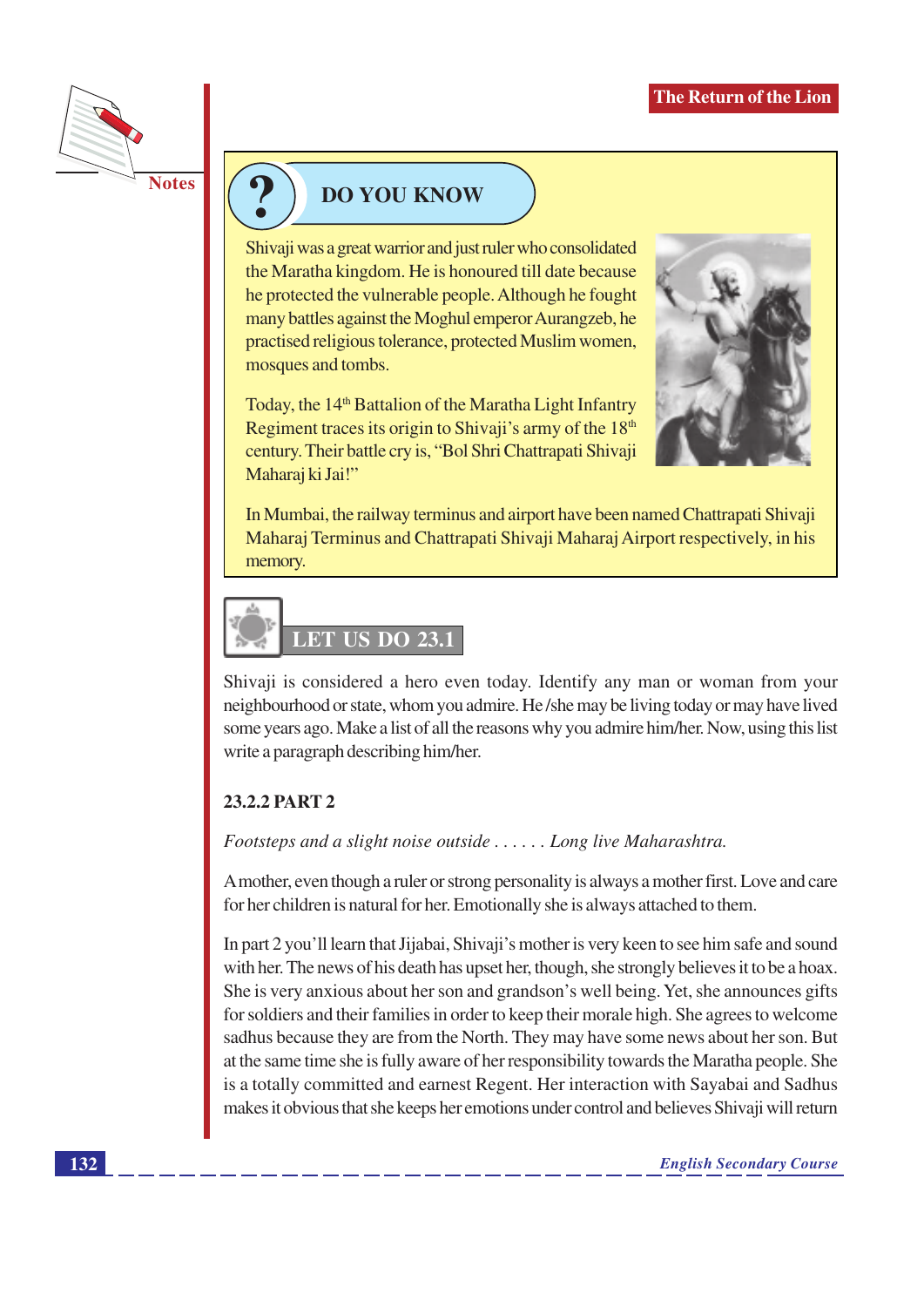for the sake of the Marathas. Shivaji also, like a seasoned ruler keeps his excitement subdued and makes his appearance in disguise. Read the unit to find out what happens in the end.



# **INTEXT QUESTIONS 23.2**

- 1. Match the following to complete the sentences:
	- i. Jijabai agreed to see the three sadhus a) Shivaji was captured by Aurangzeb
	- ii. The sadhus told her that
	- iii. The third sadhu
	- iv. Jijabai asked the sadhus
- b) to bless her
- c) she could not see her son Sambaji
- d) because they had come from far off places
- v. Soyabai was sad because e) remained silent
- 2. Why did Jijabai agree to meet the sadhus? Give three reasons.
- 3. Jeejabai could recognise her son among the Sadhus. How? What does it shows about Jeejabai as mother. Write in 50 words.

# **LET US DO 23.2**

Have you ever faced a situation where you lost something or somebody you loved? How did you feel when that happened? Write a diary entry describing your feelings.

# **DO YOU KNOW**

When Aurangzeb arrested Shivaji in Raja Jai Singh's house, Shivaji realised that Aurangzeb was planning to kill him.

Shivaji struck upon an idea and said that he wanted to make peace with God by sending fruit and sweetmeats to Brahmins and holy men. Aurangzeb agreed to this. One fine day Shivaji and his son Sambhaji hid themselves in two large baskets in which fruits and sweetmeats were packed everyday and escaped from Aurnagzeb's custody.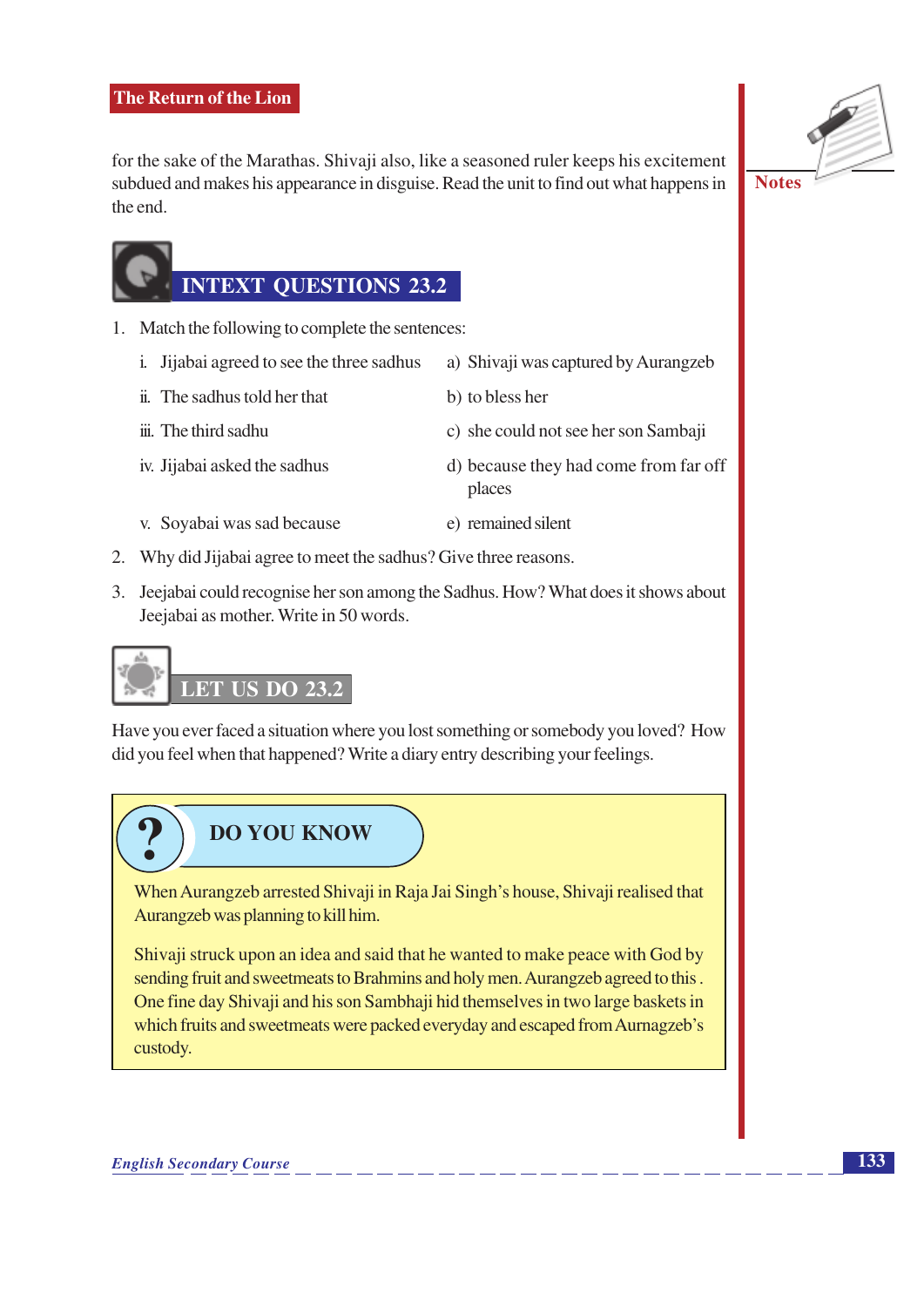

# 23.3 LET US LEARN GRAMMAR

#### **Adverbs**

ahc

Adverbs are words which add meaning to a verb, an adjective or another adverb. There are different kinds of adverbs.

1. Adverbs of Manner (which show how)

eg. He laughed 'loudly'.

The Marathas fought 'bravely'.

She spoke 'cheerfully'.

2. Adverbs of Place (which show where)

eg. Stand 'here'.

Your Raja has come 'back'.

There are three holy men 'outside'.

3. Adverbs of Time (which show when)

eg. He comes here 'daily'.

We will give a feast 'today'.

They arrived a few minutes 'ago'.

#### **Exercise 1**

Choose a suitable word from the brackets and use it in the correct form to complete the sentences.

eg. She laughed (happy/slow)

She laughed happily.

- 1. Seema looked \_\_\_\_\_\_\_\_\_\_\_\_\_\_\_at her art work.(happy/sad)
- 
- 3. Salim looked (anxious/rude) out of the window to see whether the police was there for his protection.
- 4. I like to write (neat/untidy) so that my work is legible.
- 5. He is popular because he always speaks (polite/rude).

#### **Exercise 2**

Adverbial Antonyms (opposites)

Tick the correct antonym (opposite).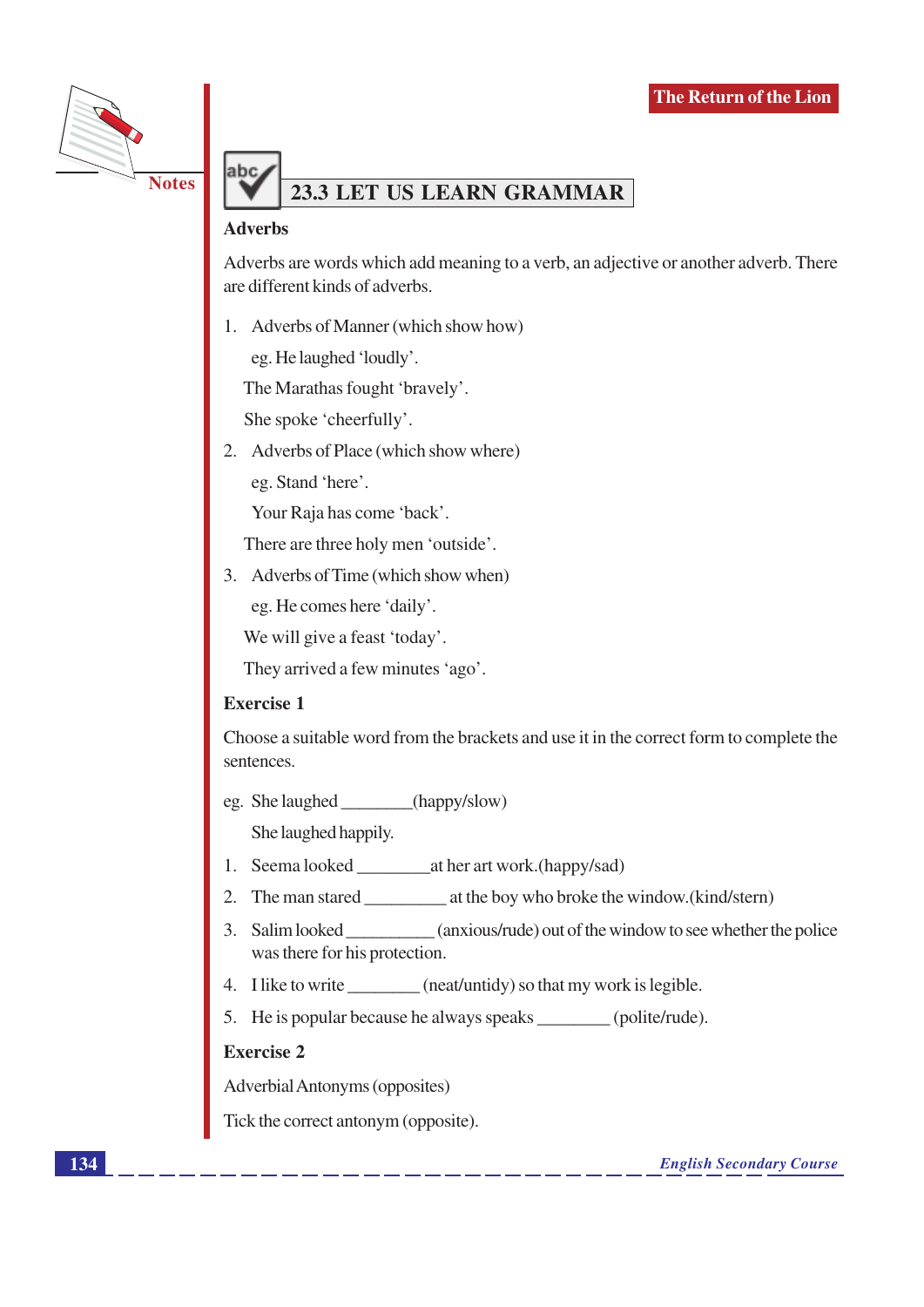## The Return of the Lion

eg. Happily – sadly/seriously

- 1. timidly honestly/boldly
- 2. sternly shyly/kindly
- 3. softly bravely/loudly
- 4. weakly - strongly/tidily
- 5. safely dangerously/prettily  $\mathbf{r}$
- 6. cheerfully sorrowfully/cruelly
- 7. loosely tightly/gracefully  $\sim$
- 8. slowly - bravely/quickly
- 9. gently roughly/greatly  $\sim$
- 10. strictly  $\overline{\phantom{a}}$ meanly/leniently

#### **Exercise 3**

In the following sentences

(1) Pick out the adverbs and (2) classify each as an adverb of time, place or manner.

- 1. Try again.
- 2. We woke up early.
- 3. The railway station is far away from his house.
- 4. She was dressed smartly on her birthday party.
- 5. The police woman walked fast to reach the site of accident.
- 6. The bus is parked in front of the school gate.
- 7. The animals were received kindly by the zoo authorities.
- 8. The holy men met the queen immediately after they got permission from the mantri.



In this lesson you have learnt that you need to be calm in the face of difficulties. When ever there are problems, it is important to set aside fears and worries and try to find solutions.

You also understood the responsibilities of a leader/ruler towards his/her people. Jijabai demonstrated this by looking after the soldiers and their families even though she was very sad and worried about Shivaji.

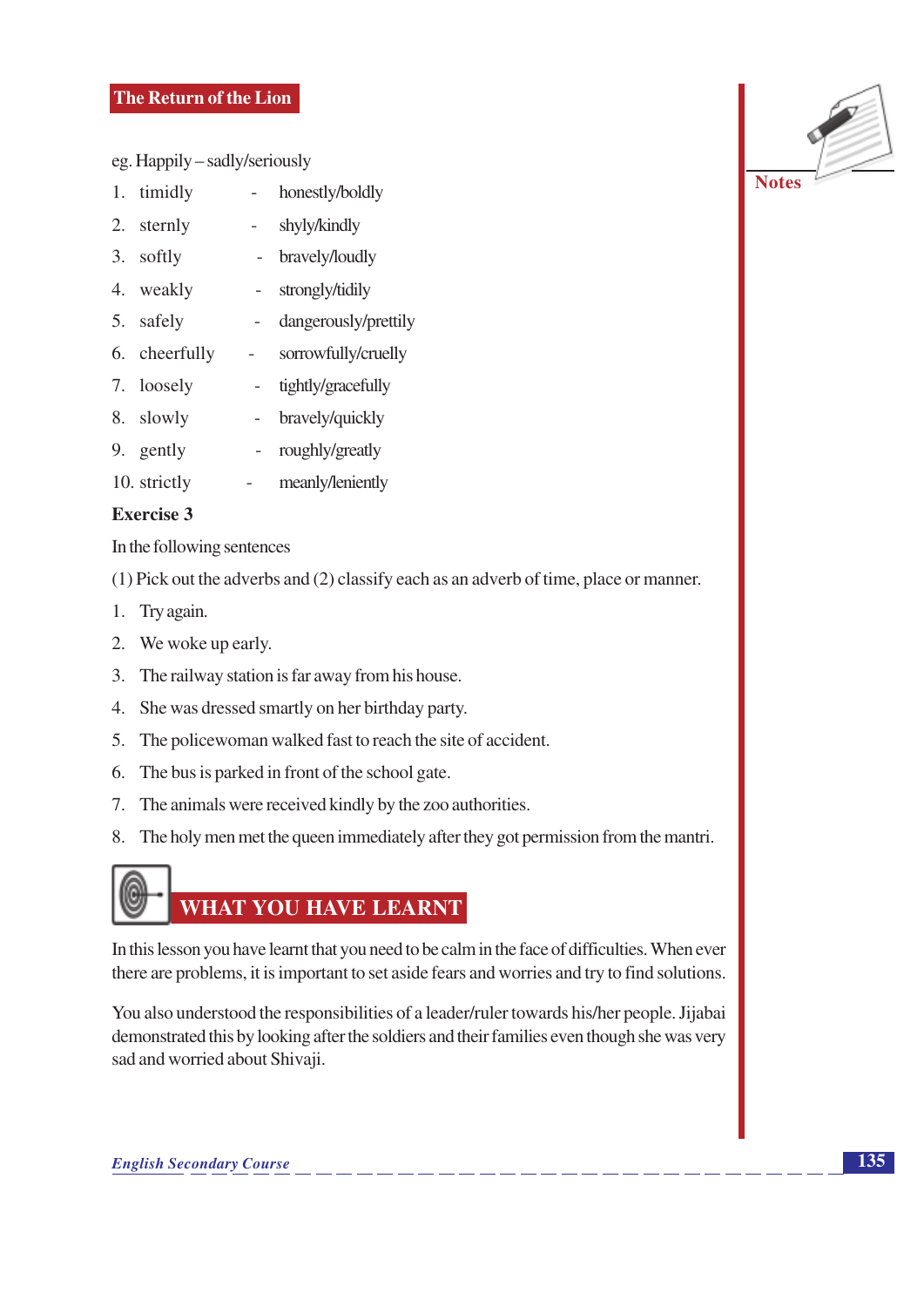

# **TERMINAL QUESTIONS**

- As Regent how did Jijabai take care of the Maratha soldiers?
- $\overline{2}$ Why do you think Shivaji was in disguise when he came to meet his mother?
- $\overline{3}$ . Why did Jijabai refuse to believe that Shivaji was dead?
- $\overline{4}$ . Vijaya was twelve years old. She was travelling with her parents and younger sister. Suddenly the train in which they were travelling met with an accident. Vijaya saw that many people including his family members were hurt and crying for help. How would you feel if you were Vijaya? What would you do?



## 23.2.1 PART 1

## **INTEXT QUESTIONS 23.1**

1.

A c. to give the soldiers' wives gifts and keep them happy

- b. he had been taken prisoner by Aurangzeb B
- $\mathcal{C}$ a. she did not trust Aurangzeb
- D c. a court poet and Shivaji's teacher and companion
- 2. The Mantri felt that the soldiers would revolt because they were discontented and there was also no news of Shivaji, their ruler.
- 3. a) She asked the Mantri to raise the salary of the soldiers and to look after their families. She told him to keep the priests and soldiers happy.
	- b) Accept all relevant answers. For example: She was a caring ruler and knew her responsibilities as a Regent.

## 23.2.1 PART 2

# **INTEXT OUESTIONS 23.2**

- $\mathbf{1}$
- d. because they had come from far off places  $\mathbf{i}$
- $\ddot{\mathbf{i}}$ a. Shivaji was captured by Aurangzeb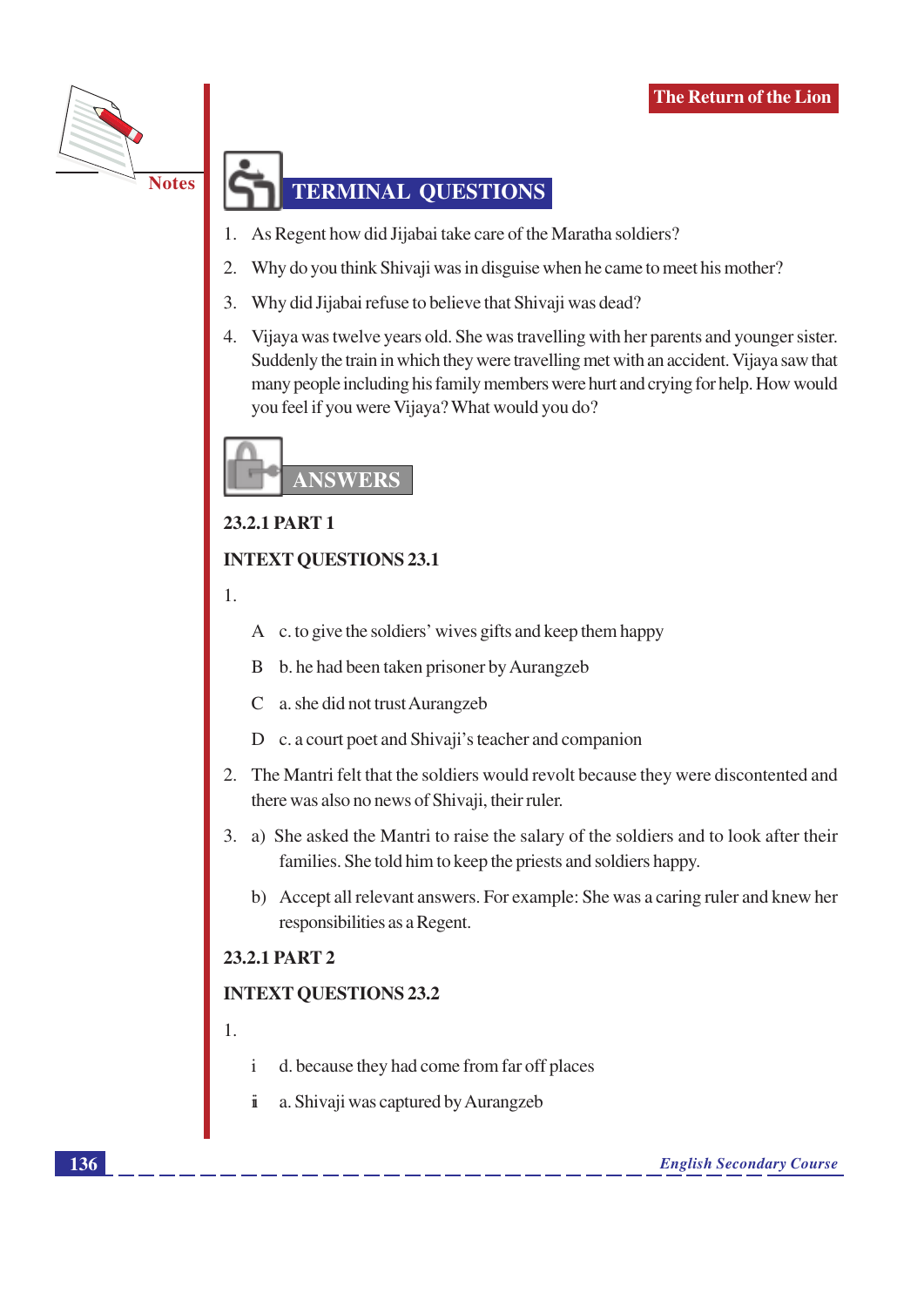- ii e. remained silent
- $\dot{v}$  b, to bless her
- v c. she could not see her son, Sambhaji
- 2. Jijabai agreed to meet the sadhus because they had come from far and she thought that they may have news about her son. She also wanted their blessings.
- 3. Jijabai realises that the third sadhu is her son when he falls at her feet when she asks him to bless her.

## 23.3 LET US LEARN GRAMMAR

#### **Exercise 1**

|    | 1. happily                                             | 2. sternly                    | 3. anxiously |                               | 4. neatly   | 5. politely    |  |  |  |  |
|----|--------------------------------------------------------|-------------------------------|--------------|-------------------------------|-------------|----------------|--|--|--|--|
|    | <b>Exercise 2</b>                                      |                               |              |                               |             |                |  |  |  |  |
|    | 1. boldly                                              | 2. kindly                     | 3. loudly    |                               | 4. strongly | 5. dangerously |  |  |  |  |
|    | 6. sorrowfully 7. tightly                              |                               | 8. quickly   |                               | 9. roughly  | 10. leniently  |  |  |  |  |
|    | <b>Exercise 3</b>                                      |                               |              |                               |             |                |  |  |  |  |
|    | 1. again – adverb of time<br>2. early - adverb of time |                               |              |                               |             |                |  |  |  |  |
|    |                                                        | 3. far away – adverb of place |              | 4. smartly – adverb of manner |             |                |  |  |  |  |
|    |                                                        | 5. fast – adverb of manner    |              | 6. in front – adverb of place |             |                |  |  |  |  |
|    |                                                        | 7. kindly – adverb of manner  |              | 8. immediately-adverb of time |             |                |  |  |  |  |
| 9. |                                                        | lengthwise – adverb of manner |              | 10. tomorrow – adverb of time |             |                |  |  |  |  |

# **TERMINAL QUESTIONS**

- 1. As Regent, in Shivaji's absence, Jijabai took care of the Maratha soldiers by raising their pay and increasing their monthly rations with her private finances.
- 2. Shivaji had escaped from Aurangazeb's captivity and travelled from Agra in disguise to meet his mother so that he could escape recapture and because he wanted to know whether he was safe in his own kingdom.
- 3. Jijabai did not believe what was written in the letter since she did not trust Aurangazeb. She also believed that her son was a brave and strong man and that Aurangazeb could not kill him easily.
- 4. Individual responses.

Suggested response: